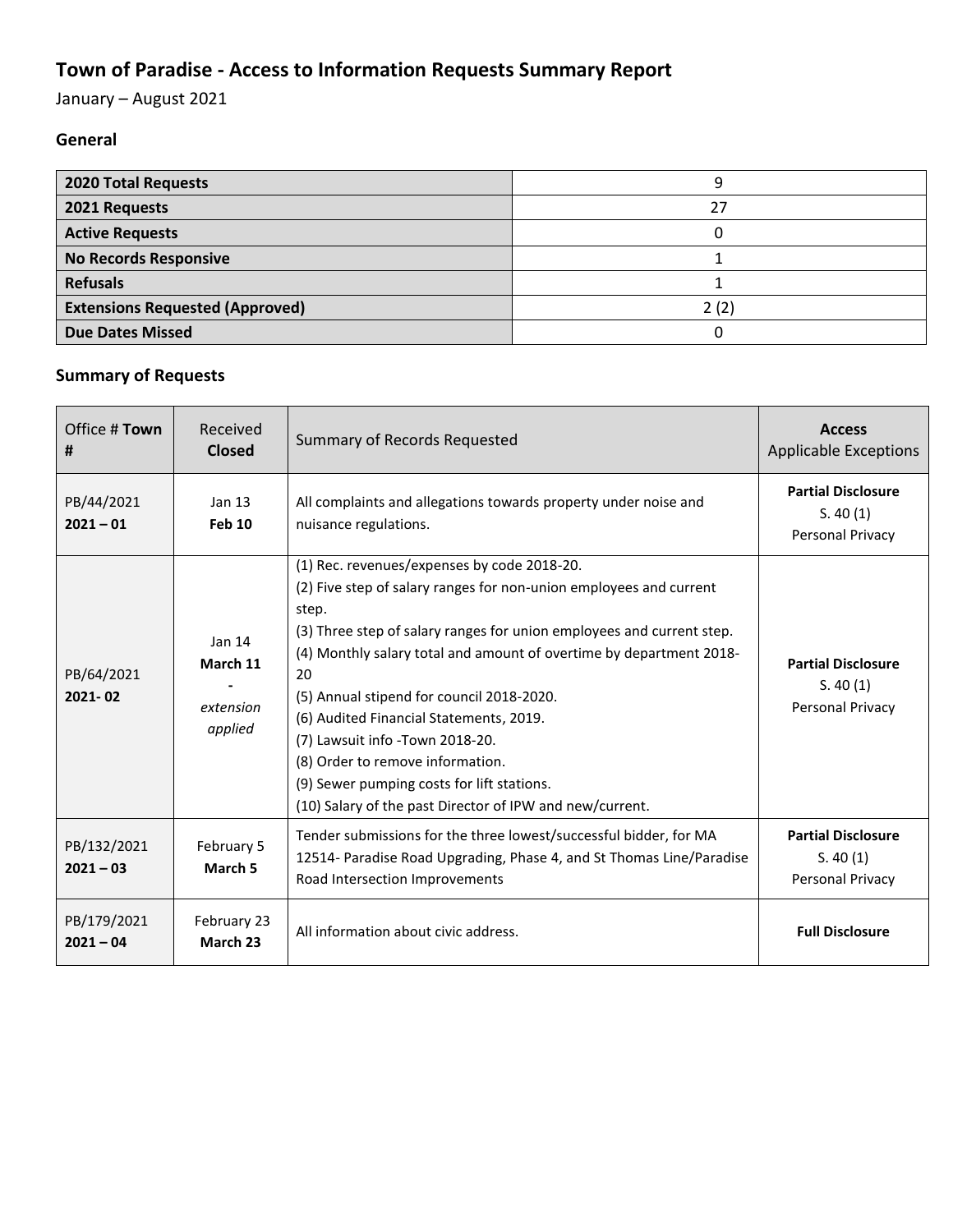| PB/418/2020<br>$2021 - 05$ | February 25<br>March 25<br>extension<br>applied | (1) Amount paid to law firms 2018-20, firms.<br>(2) Amount paid to all consultation companies for 2018-20, companies.<br>(3) Total cost of land scaping around Town Hall for 2020, name of<br>contractors, cost of the excavation, dirt, mulch, bushes etc.<br>(4) New Snow Clearing Policy.<br>(5) Maintenance cost for vehicles/equipment by unit # for 2018-20.<br>(6) Information about property purchase near Octagon Pond- What will<br>the Town do with the property? Who owns the property? Any taxes<br>outstanding (d) why didn't the Town allow what the owner of the<br>property proposed as a business for the property? | <b>Partial Disclosure</b><br>S. 40(1)(2)<br>Personal Privacy /<br>Tax Info                                                   |
|----------------------------|-------------------------------------------------|---------------------------------------------------------------------------------------------------------------------------------------------------------------------------------------------------------------------------------------------------------------------------------------------------------------------------------------------------------------------------------------------------------------------------------------------------------------------------------------------------------------------------------------------------------------------------------------------------------------------------------------|------------------------------------------------------------------------------------------------------------------------------|
| PB/270/2021<br>$2021 - 06$ | March 22<br>April 20                            | Records re: compliance order accessory building.                                                                                                                                                                                                                                                                                                                                                                                                                                                                                                                                                                                      | <b>Full Disclosure</b>                                                                                                       |
| PB/332/2021<br>$2021 - 07$ | April 21<br>May 7                               | Personal Information Request.                                                                                                                                                                                                                                                                                                                                                                                                                                                                                                                                                                                                         | <b>Partial Disclosure</b><br>S. 40(1)<br>Personal Privacy                                                                    |
| PB/369/2021<br>$2021 - 08$ | April 21<br><b>May 19</b>                       | Council and committee minutes, correspondence, and other records re:<br>development of the road that will lead to the new intermediate school<br>in Paradise.                                                                                                                                                                                                                                                                                                                                                                                                                                                                         | <b>Partial Disclosure</b><br>S. 28(1)<br>Public Body Confidence<br>S. 29(1)<br>Policy Advice<br>S. 40(1)<br>Personal Privacy |
| PB/413/2021<br>$2021 - 09$ | April 26<br><b>May 13</b>                       | Seeking information on the Town's involvement in the process of<br>running fiberoptic cable to homes (FTTH).                                                                                                                                                                                                                                                                                                                                                                                                                                                                                                                          | <b>No Records Responsive</b>                                                                                                 |
| PB/439/2021<br>2021-10     | May 5<br>June 3                                 | Complete evaluation and scoring breakdown of all proponents that<br>submitted for TOP-21-05 - Design Build - Dianne Whalen Artificial Turf.                                                                                                                                                                                                                                                                                                                                                                                                                                                                                           | <b>Access Refused</b><br>S. 29(1)<br>Policy Advice                                                                           |
| PB/880/2021<br>2021-11     | May 6<br>June 3                                 | Measurements and reports involving accessory building.                                                                                                                                                                                                                                                                                                                                                                                                                                                                                                                                                                                | <b>Full Disclosure</b>                                                                                                       |
| PB/512/2021<br>2021-12     | <b>May 18</b><br>June 16                        | All information regarding the issuance of permits and all inspection<br>information related to work at civic address.                                                                                                                                                                                                                                                                                                                                                                                                                                                                                                                 | <b>Partial Disclosure</b><br>S. 40(1)<br>Personal Privacy                                                                    |
| PB/573/2021<br>2021-13     | June 3<br>July 2                                | Land development plan, including permitting, surveying, engineering<br>design and correspondence related to grading and drainage of civic lot<br>multiple civic lots.                                                                                                                                                                                                                                                                                                                                                                                                                                                                 | <b>Full Disclosure</b>                                                                                                       |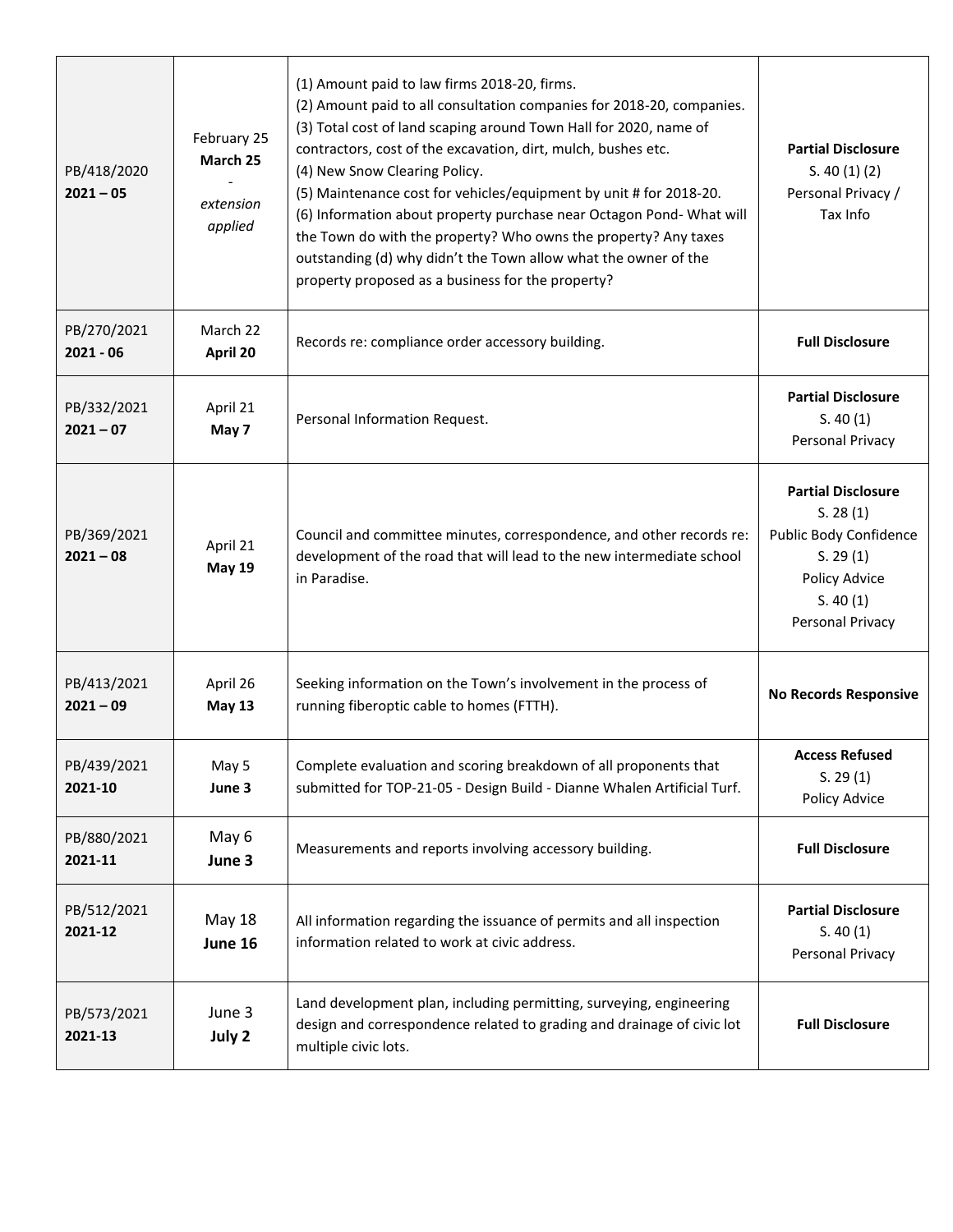| PB/584/2021<br>2021-14 | June 9<br>July 8            | All documents, applications, meeting minutes, records of discussion,<br>emails, public notices, plans related to re-zoning of the residential area<br>as well as subdivision development application regarding land and<br>property.                                                                                                                                                                                                                                                                                                                                                         | <b>Partial Disclosure</b><br>S. 29(1)<br>Policy Advice                                       |
|------------------------|-----------------------------|----------------------------------------------------------------------------------------------------------------------------------------------------------------------------------------------------------------------------------------------------------------------------------------------------------------------------------------------------------------------------------------------------------------------------------------------------------------------------------------------------------------------------------------------------------------------------------------------|----------------------------------------------------------------------------------------------|
| PB/614/2021<br>2021-15 | June 11<br>July 12          | Snow clearing complaints received during 2019 and 2020.                                                                                                                                                                                                                                                                                                                                                                                                                                                                                                                                      | <b>Partial Disclosure</b><br>S. 40(1)<br>Personal Privacy                                    |
| PB/615/2021<br>2021-16 | June 11<br>July 12          | Emails received by council or staff regarding the use of ATVs on the<br>T'railway in 2019 and 2020.                                                                                                                                                                                                                                                                                                                                                                                                                                                                                          | <b>Partial Disclosure</b><br>S. 40(1)<br>Personal Privacy                                    |
| PB/648/2021<br>2021-17 | June 18<br>July 19          | Retaining wall application, permit issued by the Town, inspection.<br>(1)<br>Fence application, permit, inspection report.<br>(2)<br>Approved site grading plan for subdivision.<br>(3)<br>Inspection reports from the Town on the subdivision lot grading.<br>(4)<br>Approved lot grading plans for specific addresses.<br>(5)<br>Final report from the Town on lot grading for addresses.<br>(6)<br>Checklist of inspections for an Occupancy Permits.<br>(7)<br>Occupancy Permit for specific addresses and a copy of the checklist<br>(8)<br>of inspections for their compliance letter. | <b>Full Disclosure</b>                                                                       |
| PB/656/2021<br>2021-18 | June 22<br>July 21          | Complete civic file for address (current owner) and for old address.                                                                                                                                                                                                                                                                                                                                                                                                                                                                                                                         | <b>Partial Disclosure</b><br>S. 40(1)<br>Personal Privacy                                    |
| PB/747/2021<br>2021-19 | July 15<br><b>August 12</b> | (1) List of all vacant properties from the annual assessment role.<br>(2) Town policy-vacant property taxation? What is the millrate for<br>vacant properties? What were the tax revenues from vacant? etc.<br>(3) Information regarding director positions in 2020 and 2021: reports<br>and memos to or from council and job descriptions etc.<br>Total cost for fireworks for 2017, 2018, 2019 and 2020.<br>(4)                                                                                                                                                                            | <b>Partial Disclosure</b><br>S. 28(1)<br>Public Body Confidence<br>S. 29(1)<br>Policy Advice |
| PB/748/2021<br>2021-20 | July 16<br>August 13        | All complaint(s) received by the Town of Paradise regarding specific<br>address, includes all information, surveys, photographs, municipal<br>officer notes or reports, minutes, or correspondence.                                                                                                                                                                                                                                                                                                                                                                                          | <b>Partial Disclosure</b><br>S. 40(1)<br>Personal Privacy                                    |